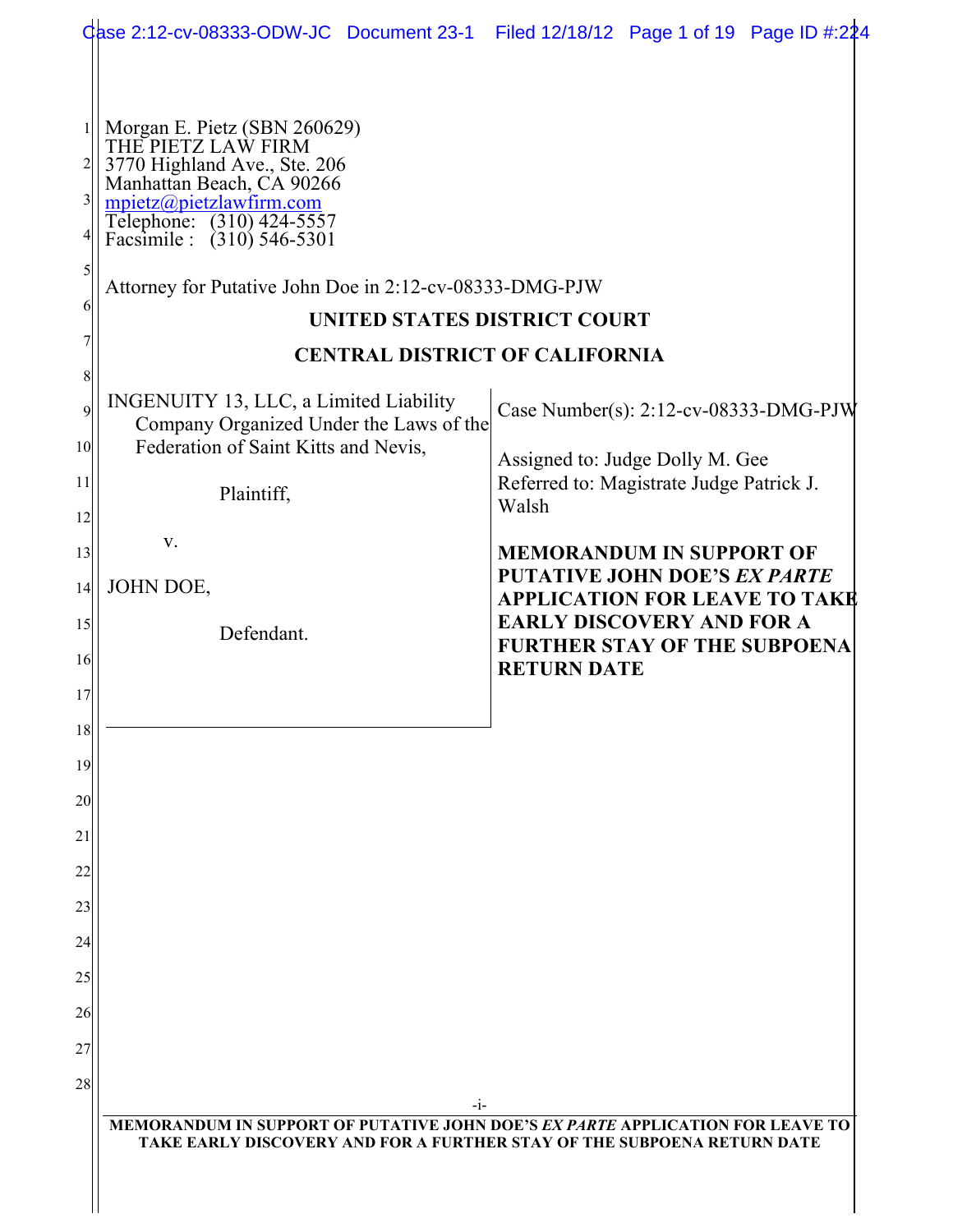|     | <b>TABLE OF CONTENTS</b>                                                                                                                                                                                                                         |
|-----|--------------------------------------------------------------------------------------------------------------------------------------------------------------------------------------------------------------------------------------------------|
|     |                                                                                                                                                                                                                                                  |
|     |                                                                                                                                                                                                                                                  |
|     |                                                                                                                                                                                                                                                  |
|     |                                                                                                                                                                                                                                                  |
|     | (a) Factual Background Regarding Alan Cooper, Ingenuity 13, and AF Holdings 4                                                                                                                                                                    |
|     |                                                                                                                                                                                                                                                  |
|     | (c) The Requested Early Discovery is Relevant to the Issue of Plaintiff's Standing<br>to Sue for Copyright Infringement and is Also Relevant to Uncovering a<br>Possible Fraud on the Court and/or Undisclosed Financial Interests in the Case 8 |
|     |                                                                                                                                                                                                                                                  |
|     | (e) Need for the Requested Discovery Outweighs the Minimal Prejudice to Plaintiff<br>11                                                                                                                                                          |
| (f) | Need for <i>Ex Parte</i> Relief to Preserve the Ability of Movant to File a Meaningful                                                                                                                                                           |
| (g) | Even if the Court Denies John Doe's Request for Limited Early Discovery, the<br>Court Should Still Order a Brief Stay of the ISP Subpoena Return Date 13                                                                                         |
|     |                                                                                                                                                                                                                                                  |
| (i) |                                                                                                                                                                                                                                                  |
|     |                                                                                                                                                                                                                                                  |
|     |                                                                                                                                                                                                                                                  |
|     |                                                                                                                                                                                                                                                  |
|     |                                                                                                                                                                                                                                                  |
|     |                                                                                                                                                                                                                                                  |
|     |                                                                                                                                                                                                                                                  |
|     |                                                                                                                                                                                                                                                  |
|     |                                                                                                                                                                                                                                                  |
|     |                                                                                                                                                                                                                                                  |
|     |                                                                                                                                                                                                                                                  |
|     |                                                                                                                                                                                                                                                  |
|     |                                                                                                                                                                                                                                                  |
|     |                                                                                                                                                                                                                                                  |
|     | $-ii-$                                                                                                                                                                                                                                           |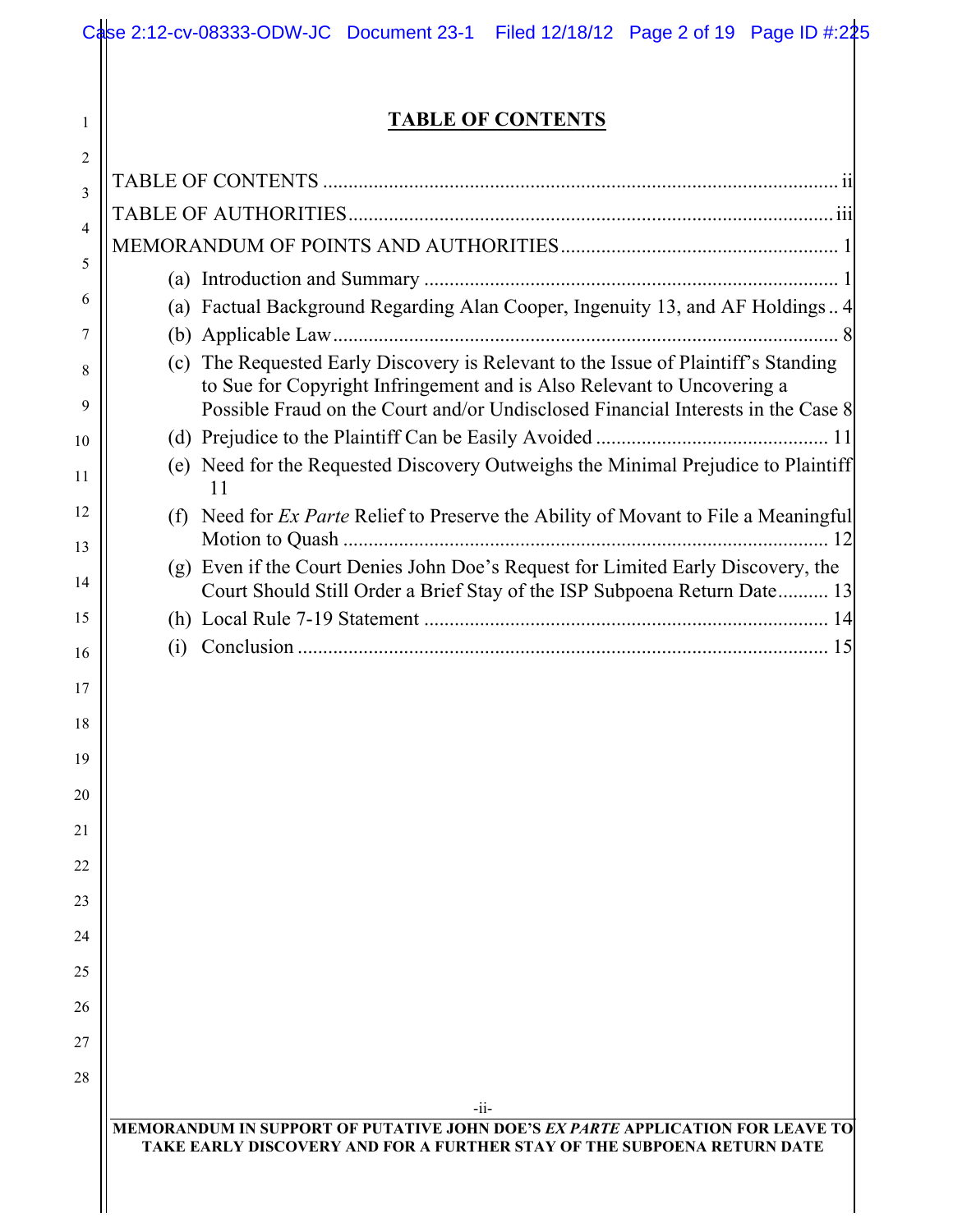|                                                                                      | <b>TABLE OF AUTHORITIES</b> |  |
|--------------------------------------------------------------------------------------|-----------------------------|--|
|                                                                                      |                             |  |
| <b>Cases</b>                                                                         |                             |  |
| AF Holdings LLC v. John Doe                                                          |                             |  |
|                                                                                      |                             |  |
| Anheuser-Busch, Inc. v. Natural Beverage Distribs.                                   |                             |  |
|                                                                                      |                             |  |
| Bautista v. Los Angeles County                                                       |                             |  |
|                                                                                      |                             |  |
| Combs v. Rockwell Int'l Corp.                                                        |                             |  |
|                                                                                      |                             |  |
| Forsberg v. Pefanis,                                                                 |                             |  |
|                                                                                      |                             |  |
| Gillespie v. Civiletti                                                               |                             |  |
|                                                                                      |                             |  |
| Hazel-Atlas Glass Co. v. Hartford-Empire Co.                                         |                             |  |
| 322 U.S. 238, 246, 64 S. Ct. 997, 88 L. Ed. 1250, 1944 Dec. Comm'r Pat. 675 (1944) 8 |                             |  |
| Malibu Media LLC v. John Does 1-10                                                   |                             |  |
|                                                                                      |                             |  |
| Patrick Collins, Inc. v. John Does 1 though 9,                                       |                             |  |
|                                                                                      |                             |  |
| Righthaven, LLC v. Democractic Underground, LLC                                      |                             |  |
| 791 F. Supp. 2d 968, 973 (D. Nev. 2011)(Case No. 10-cv-1356-RLH-GWF, ECF No.         |                             |  |
|                                                                                      |                             |  |
| Semitool, Inc. v. Tokyo Electron Am., Inc.                                           |                             |  |
|                                                                                      |                             |  |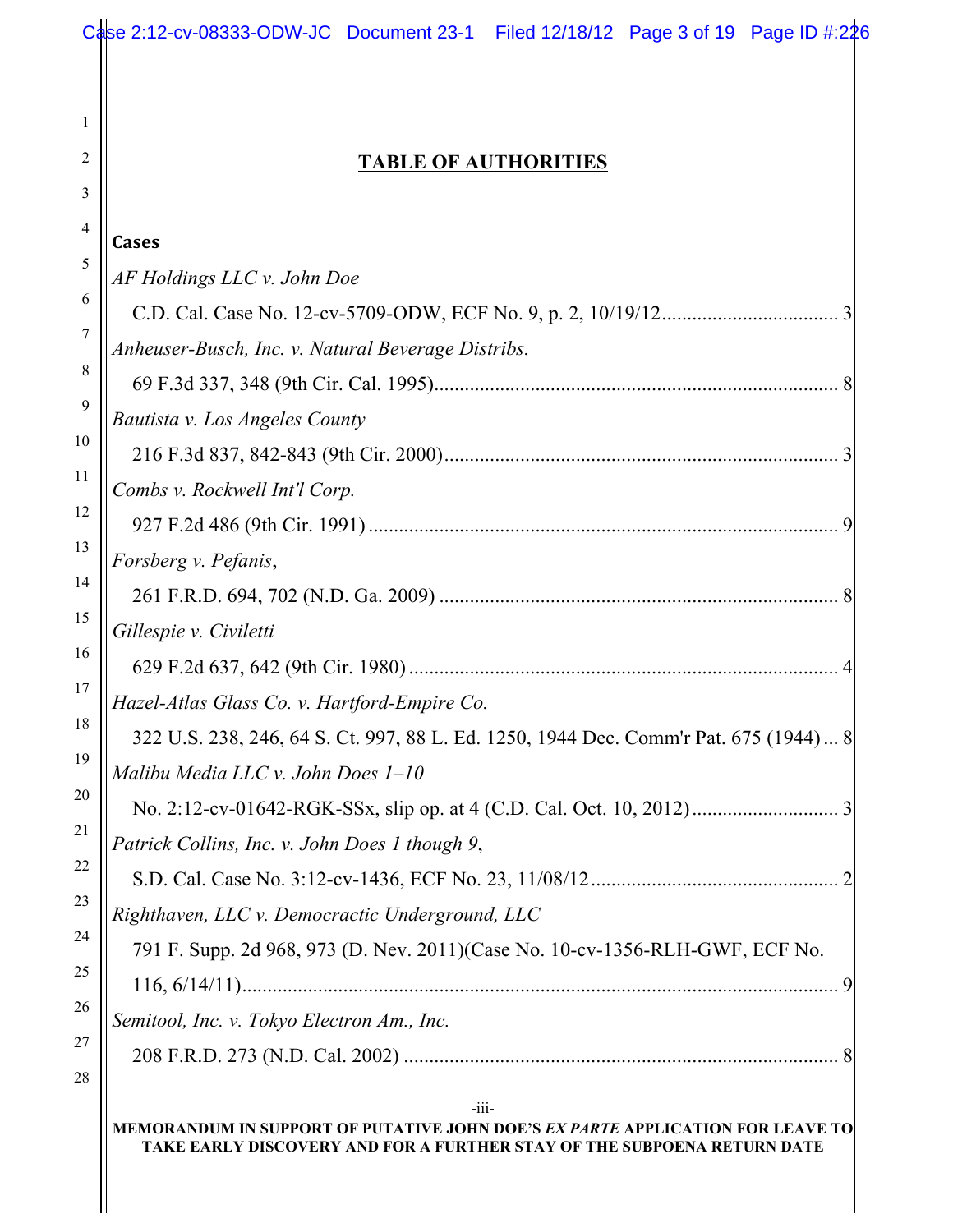| $\mathbf{1}$   | Silvers v. Sony Pictures Entertainment, Inc.                                                                                                                        |
|----------------|---------------------------------------------------------------------------------------------------------------------------------------------------------------------|
| $\overline{2}$ |                                                                                                                                                                     |
| 3              | Sunlust Pictures, Inc. v. Tuan Nguyen                                                                                                                               |
| 4              |                                                                                                                                                                     |
| 5              | Texas Guaranteed Student Loan Corp. v. Deepinder Dhindsa                                                                                                            |
| 6              |                                                                                                                                                                     |
| $\tau$         | Wyle v. R.J. Reynolds Indus., Inc.                                                                                                                                  |
| $\,8\,$        |                                                                                                                                                                     |
| 9              | <b>Other Authorities</b>                                                                                                                                            |
| 10             |                                                                                                                                                                     |
| 11             | S. Balganesh, "The Uneasy Case Against Copyright Trolls," 86 S. CAL. L. REV.                                                                                        |
| 12             |                                                                                                                                                                     |
| 13             |                                                                                                                                                                     |
| 14             |                                                                                                                                                                     |
| 15             |                                                                                                                                                                     |
| 16             |                                                                                                                                                                     |
| 17             |                                                                                                                                                                     |
| 18             |                                                                                                                                                                     |
| 19             |                                                                                                                                                                     |
| 20             |                                                                                                                                                                     |
| 21             |                                                                                                                                                                     |
| 22             |                                                                                                                                                                     |
| 23             |                                                                                                                                                                     |
| 24             |                                                                                                                                                                     |
| 25             |                                                                                                                                                                     |
| 26             |                                                                                                                                                                     |
| 27             |                                                                                                                                                                     |
| 28             |                                                                                                                                                                     |
|                | $-iv-$<br>MEMORANDUM IN SUPPORT OF PUTATIVE JOHN DOE'S EX PARTE APPLICATION FOR LEAVE TO<br>TAKE EARLY DISCOVERY AND FOR A FURTHER STAY OF THE SUBPOENA RETURN DATE |

 $\frac{1}{2}$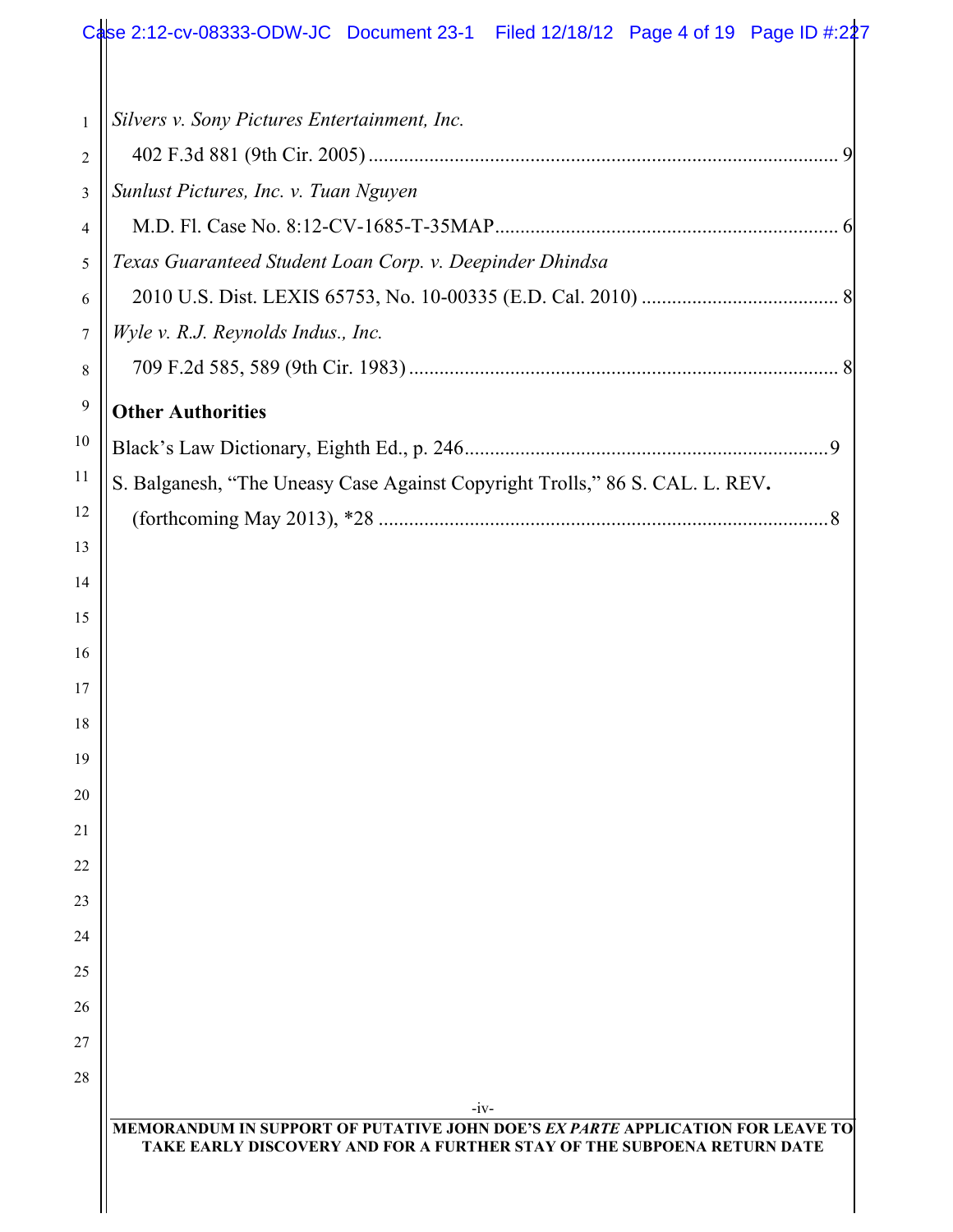# **MEMORANDUM OF POINTS AND AUTHORITIES**

# **(a) Introduction and Summary**

Plaintiff Ingenuity 13, LLC is a shell entity organized under the laws of laws of the Federation of Saint Kitts and Nevis. It has filed dozens of copyright infringement cases across the country alleging that ISP subscribers illegally downloaded pornography. Prenda Law, Inc., which represents Ingenuity 13, LLC as counsel, has filed hundreds of such lawsuits against tens of thousands of John Doe defendants over the last two plus years, on behalf of a variety of pornographer clients. However, not a single one of the many Prenda Law cases has ever been decided on the merits (other than on default). In 2011, Judge Koh ordered Prenda to disclose how many of the thousands of people Prenda had sued had it ever actually served. The answer then was that out of 200 some odd lawsuits against approximately 15,000 John Does, it had served zero  $(0)$  people with complaints.<sup>1</sup>

Nevertheless, Prenda has made a small to perhaps medium sized fortune over the past few years collecting "settlements" with ISP subscribers whom it has threatened with suit, accusing them of using the BitTorrent file sharing protocol to illegally download pornography. Prenda has pioneered a new business model that is based on using the Court's subpoena power, and leveraging the social stigma associated with pornography, to shake down ISP subscribers for quick copyright infringement "settlements" of a few thousand dollars each. For the most part, Prenda's business is essentially predicated on a single threat: pay Prenda a few thousand dollars, or Prenda will publicly accuse the ISP subscriber of downloading pornography.

One major problem with this scheme—and this is an issue that Prenda is perpetually dancing around; telling one Court one thing, and another Court something different—is

-1-

**MEMORANDUM IN SUPPORT OF PUTATIVE JOHN DOE'S** *EX PARTE* **APPLICATION FOR LEAVE TO TAKE EARLY DISCOVERY AND FOR A FURTHER STAY OF THE SUBPOENA RETURN DATE**

 <sup>1</sup> *AF Holdings v. Does 1-135*, N.D. Cal. No. 5:11-cv-3336-LHK, ECF No. 43-1, 2/4/12, p 4. ("our records indicate that no defendants have been served in the below-listed cases"). Since this 'emperor has no clothes' moment this spring, Prenda has actually served several dozen people nationwide, to try and make an example out of them. As an effective way to shame its adversaries, and as a warning to the thousands of people it threatens with suit, Prenda lists the names of the people it has named or served with pornography lawsuits on its website: http://wefightpiracy.com/suits-against-individuals.php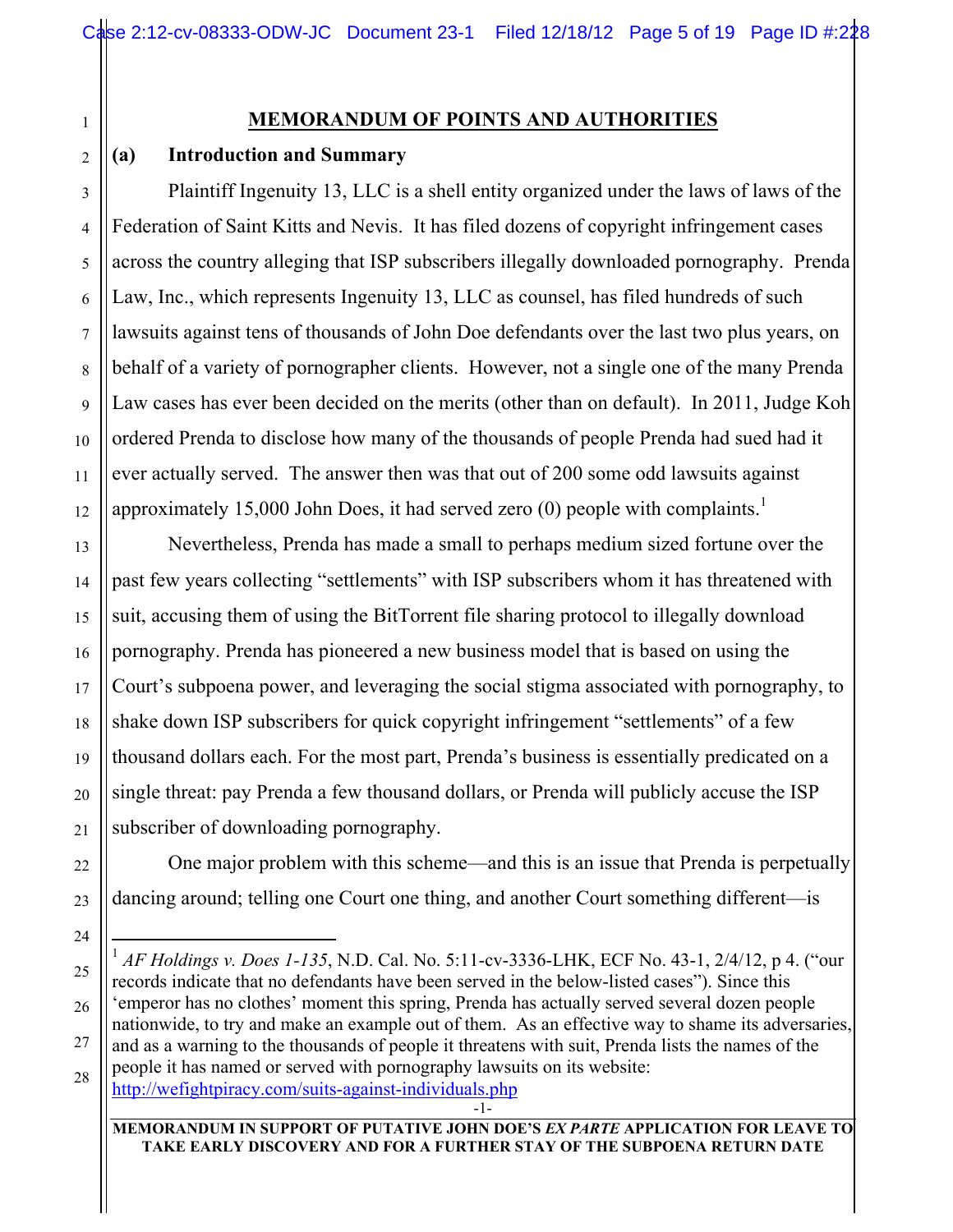that ISP subscriber does not necessarily equal the actual John Doe defendant. That is, just because someone happens to pay the Internet bill for a household does not mean that person is actually the John Doe infringer who used the IP address to download something illegally. Particularly when ISP subscribers have open or unencrypted WiFi networks that are not encrypted (i.e., no password is required to join the network), very often, the actual infringer can be a teenage kid next door, or, indeed, anyone with access to the wireless network.

For a time, Prenda was getting away with filing lawsuits, issuing subpoenas, getting lists of names from the ISPs, and then simply putting on a full court press, like a debt collector, to try and collect from ISP subscribers. Prenda used the full toolkit to try and leverage settlement: threats and harassing calls from "settlement negotiators" working at call centers, robo-calls at all hours, etc. Particularly early on, Prenda would generally just *assume* that whomever happened to pay the Internet bill was the actual defendant, and then threaten this person with a lawsuit accordingly. When faced with the expense and uncertainty of retaining counsel to contest the case, or paying a few thousand dollars to Prenda avoid having ones name dragged through the mud many people—including many innocent people—chose to simply pay the ransom.

More recently, and with good reason, federal courts have become increasingly skeptical of Prenda's business model. First, based on jurisdictional and venue concerns, courts put a stop to the big, hundred-Doe or even thousand-Doe lawsuits where Prenda sued John Doe defendants from all over the country in a single action. Next, Prenda and others started filing multiple defendant lawsuits against groups of Does who all resided in a given judicial district. Courts began throwing these lawsuits out too, rejecting the so-called "swarm joinder" theory, which is now being consistently repudiated by district courts in the Ninth Circuit. *E.g., Patrick Collins, Inc. v. John Does 1 though 9*, S.D. Cal. Case No. 3:12-cv-1436, ECF No. 23, 11/08/12 ("the majority view among district courts within the Ninth Circuit is that allegations of swarm joinder are alone insufficient for joinder. . . Doe Defendants' alleged conduct therefore lacks the type of "very definite logic relationship"

-2-

**MEMORANDUM IN SUPPORT OF PUTATIVE JOHN DOE'S** *EX PARTE* **APPLICATION FOR LEAVE TO TAKE EARLY DISCOVERY AND FOR A FURTHER STAY OF THE SUBPOENA RETURN DATE**

1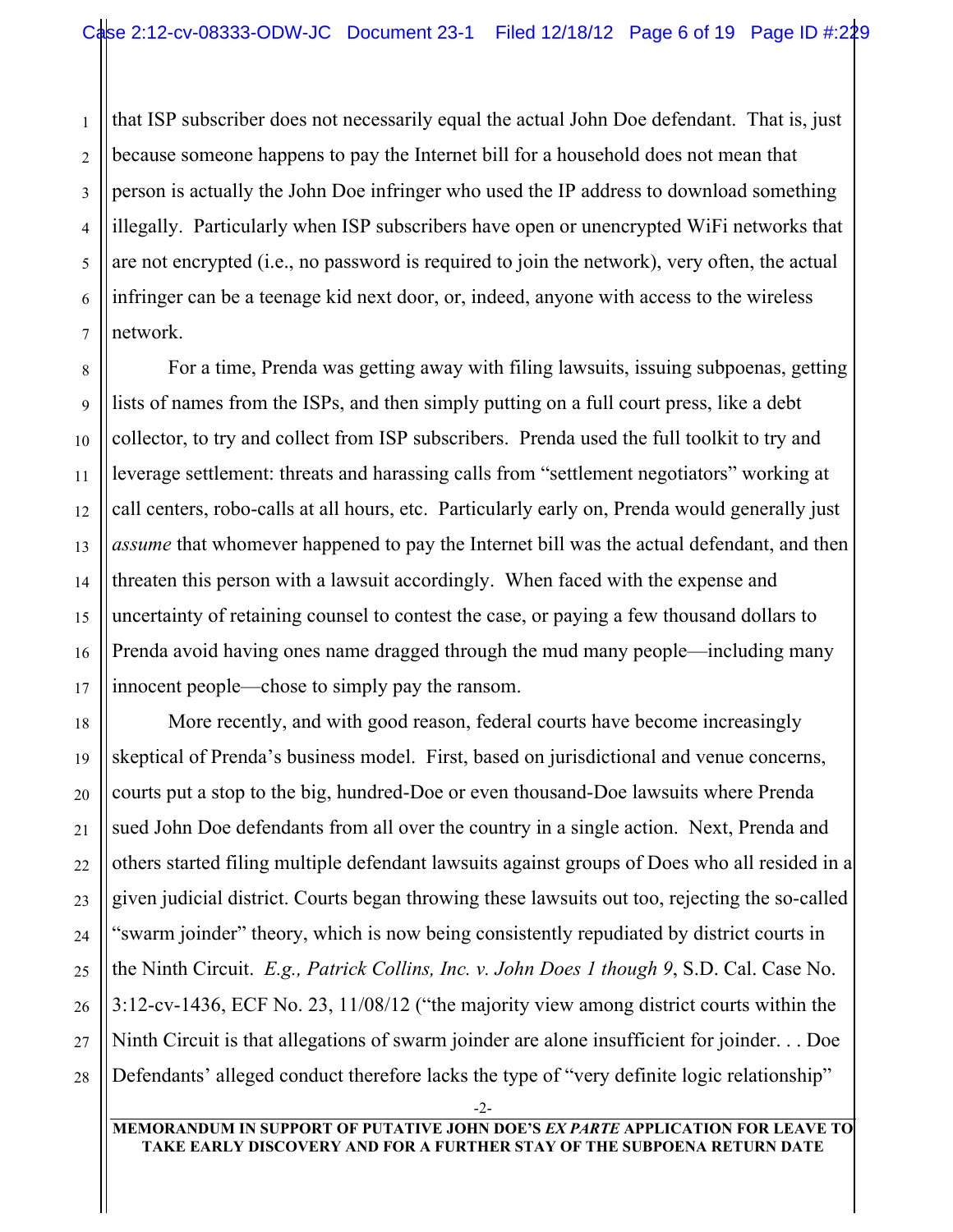1 2 required to permit joinder."); *quoting Bautista v. Los Angeles County*, 216 F.3d 837, 842- 843 (9th Cir. 2000).

3 4 5 6 7 8 9 10 11 The instant case (as well as all the related Ingenuity 13, LLC and AF Holdings, LLC cases) represents the latest incarnation of Prenda's business model: actions against a single John Doe defendant, with the increased costs passed on to ISP subscribers in the form of higher settlement demands. However, Judge Wright, of the Central District of California, who was assigned all of the AF Holdings cases pending there, recently zeroed in on precisely what is wrong with these single Doe cases. After all the AF Holdings cases in the Central District were transferred to Judge Wright, he vacated all prior orders authorizing ISP subpoenas and issued an order to show cause asking plaintiff to justify why early discovery should be allowed,

12

13

14

15

16

17

18

19

20

21

22

23

24

25

26

27

28

"AF Holdings must demonstrate to the Court, in light of the Court's above discussion,<sup>2</sup> how it would proceed to uncover *the identity of the actual infringer once it has obtained subscriber information*—given that the actual infringer may be a person entirely unrelated to the subscriber—while also considering how to minimize harassment and embarrassment of innocent citizens." *AF Holdings LLC v. John Doe*, C.D. Cal. Case No. 12-cv-5709-ODW, ECF No. 9, p. 2, 10/19/12 (emphasis added).

Judge Wright is spot-on: until the plaintiff can put forth some kind of credible discovery plan showing how it will go from obtaining ISP subscriber information to identifying

#### **MEMORANDUM IN SUPPORT OF PUTATIVE JOHN DOE'S** *EX PARTE* **APPLICATION FOR LEAVE TO TAKE EARLY DISCOVERY AND FOR A FURTHER STAY OF THE SUBPOENA RETURN DATE**

 $\frac{1}{2}$  $2$  The "above discussion" Judge Wright referred to was a discussion of all the reasons it is incorrect to simply assume that an ISP subscriber is the actual defendant. The subpoenas to the ISPs "may only lead to the person paying for the internet service and not necessarily the actual infringer, who may be a family member, roommate, employee, customer, guest, or even a complete stranger. *Malibu Media LLC v. John Does 1–10*, No. 2:12-cv-01642-RGK-SSx, slip op. at 4 (C.D. Cal. Oct.

<sup>10, 2012).&</sup>quot; *AF Holdings LLC v. John Doe*, C.D. Cal. Case No. 12-cv-5709-ODW, ECF No. 9, p. 1-2, 10/19/12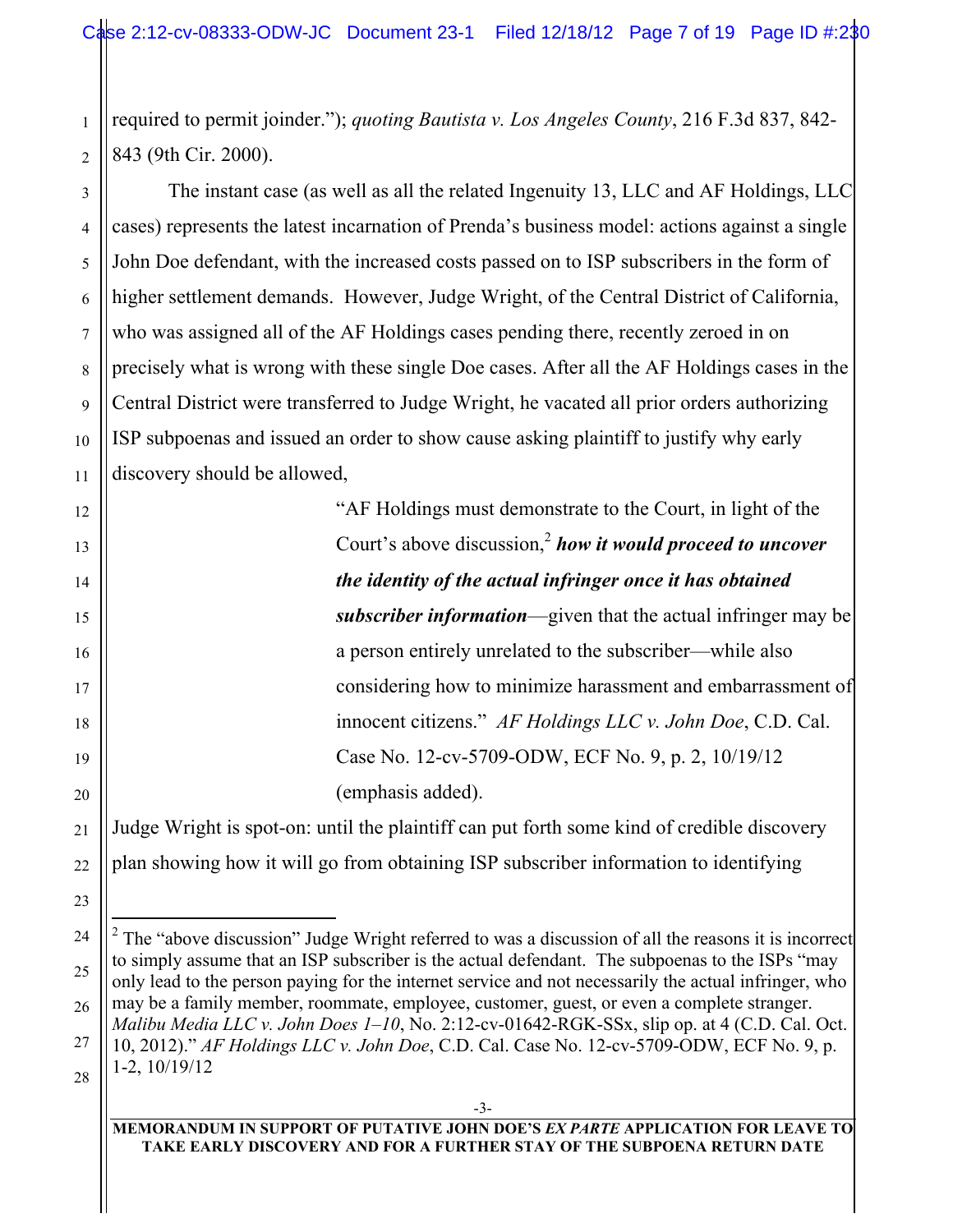1 actual infringing defendants, the subpoenas are premature. Once Prenda has a list of ISP subscriber info, that is all it needs or really wants to execute its business model; it will simultaneously threaten to sue and seek to settle with ISP subscribers, while also sometimes telling the Court that these people have no standing to object since they are not yet named as parties. Prenda Law has this two-step down pat: tell the ISP subscribers they are defendants and threaten to sue them, and then tell the Courts the ISP subscribers are merely targets for discovery, in an attempt to explain why almost none of the ISP subscribers are ever served. $3$ 

Although the ISP subpoenas are a *necessary* first step in identifying a defendant, they are not *sufficient* to make it "very likely" that the subpoenas seeking to identify ISP subscribers will result in identification of actual John Doe defendants, as required by *Gillespie v. Civiletti*, 629 F.2d 637, 642 (9th Cir. 1980) (early discovery to identify John Does authorized when it is "very likely" to identify actual defendants). Particularly in light of the potential for abuse in this kind of lawsuit, and Prenda's track record of settling or dismissing most actions without prejudice at or near the service deadline, the plaintiff should be required to put forward a more complete discovery plan before being allowed to avail itself of the Court's subpoena power.

# **(a) Factual Background Regarding Alan Cooper, Ingenuity 13, and AF Holdings**

Movant believes that Prenda should be compelled to provide some answers on the Alan Cooper issue, and right away, in view of the following facts—all of which seem to suggest a possible pattern whereby current/former close associates of John Steele are being fraudulently held out as corporate representatives of AF Holdings and Ingenuity 13:

(1) There is a gentleman from Minnesota named Alan Cooper who formerly worked as a caretaker on a property owned by John Steele. Appendix 1; Appendix 2 ¶ 4.

 $\frac{1}{3}$  $3$  This "two-step" is issue that will be briefed in further detail in Movant's opposition to Prenda's completely frivolous motion for sanctions (ECF No. 22) that it filed in violation of the 21-day safe harbor, and without even an attempting to meet and confer.

**MEMORANDUM IN SUPPORT OF PUTATIVE JOHN DOE'S** *EX PARTE* **APPLICATION FOR LEAVE TO TAKE EARLY DISCOVERY AND FOR A FURTHER STAY OF THE SUBPOENA RETURN DATE**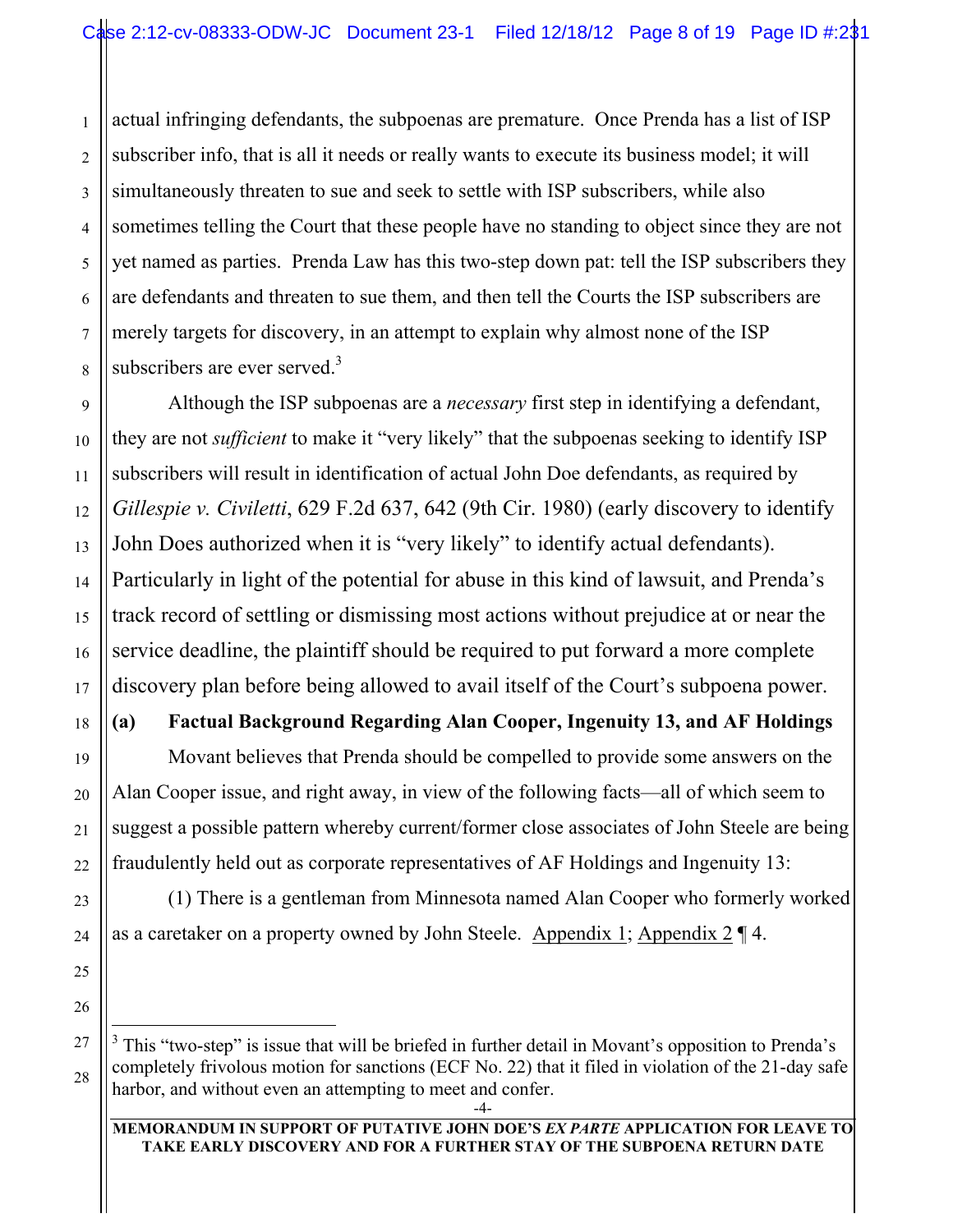(2) John Steele was the name partner in the predecessor firm to Prenda Law, Inc., which was called Steele Hansemeier PLLC, and, at least until recently, Mr. Steele clearly remained closely associated with Prenda Law, Inc. *See* Appendix 1, Exhibits A through D.

(3) Mr. Steele has alternatively identified himself as both "of counsel" with Prenda Law (Exhibit A to Appendix 1) and "not an attorney with any law firm" (Appendix 3, pp. 11:25–12:7), depending on who was asking and when. However, regardless of whatever is Mr. Steele's current story, it appears to the undersigned that Mr. Steele has been pulling the strings at Prenda Law with respect to its national pornography lawsuit "settlement" business.

(4) Mr. Steele bragged to his caretaker Alan Cooper about a copyright scheme Appendix 1, p 1., and, according to Mr. Cooper "Steele had told me on at least one occasion that if anyone asked about companies that I should call him." Appendix 2, ¶ 8.

(5) After Mr. Cooper became suspicious, and searched online, he found out that Prenda Law had been using the name "Alan Cooper" as the supposed principal of AF Holdings and Ingenuity 13, in various federal court filings, including copyright assignment forms, and verifications filed on behalf of Ingenuity 13 that use an electronic signature for "Alan Cooper." Appendix 1, Exhibit E, page 8 of 8.

(6) Concerned about his potential personal liability in connection with the scores of Ingenuity 13 and AF Holdings copyright infringement lawsuits pending across the country, Mr. Cooper hired a lawyer who asked Prenda Law to confirm that there was another Alan Cooper who is the true principal of AF Holdings and Ingenuity 13, and that the identity of Alan Cooper of Minnesota is not being misappropriated. Appendix 1.

(7) Immediately after Mr. Cooper's attorney filed a notice of appearance on Mr. Cooper's behalf in an AF Holdings case pending in Minnesota, John Steele attempted to call Mr. Cooper multiple times, despite the fact that Mr. Cooper was represented by counsel. Appendix 1.

(8) For about three weeks, Prenda has been dodging the questions asked by Mr. Cooper's attorney, and by the undersigned counsel, about whether there is another Alan

1

2

3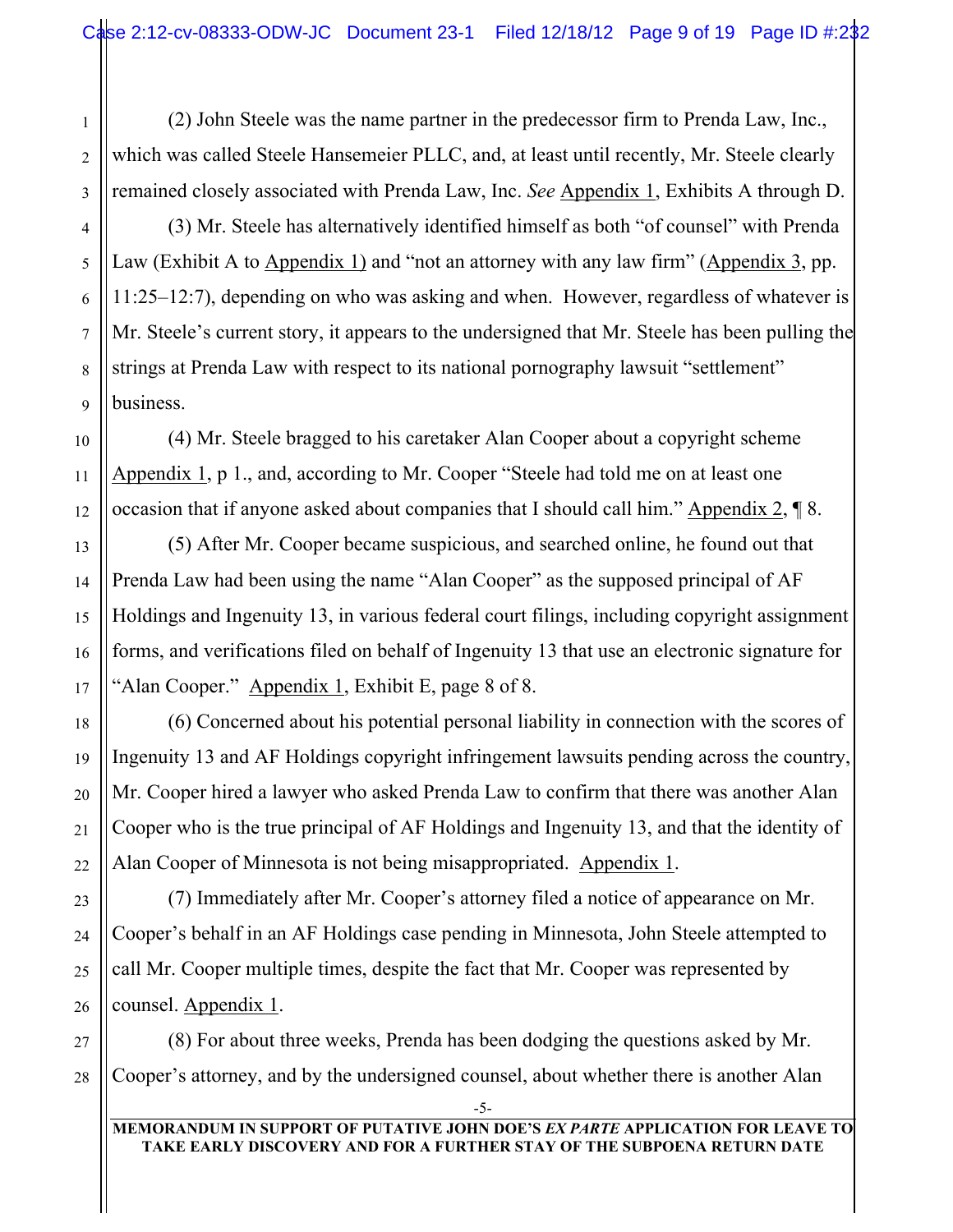Cooper who was the principal of AF Holdings and Ingenuity 13. Prenda refuses to say. Appendix 4.

(9) Undersigned counsel has asked Brett Gibbs, counsel for plaintiff here, to produce a verification allegedly signed by Alan Cooper that Mr. Gibbs purported to have in his possession, under penalty of perjury. Mr. Gibbs has refused to do so. Appendix 4.

 (10) At almost the exact same time the Alan Cooper allegations were coming to light, the curtain was pulled back a bit farther on Prenda's operation by a federal Judge in Florida, in an episode that begins to suggest a pattern of deception with respect to who is really behind these lawsuits. In *Sunlust Pictures, Inc. v. Tuan Nguyen*, M.D. Fl. Case No. 8:12-CV-1685-T-35MAP Judge Scriven ordered a principal of Prenda Law, Inc. to attend a hearing on a John Doe motion, and also ordered a principal of Sunlust Pictures, the plaintiff in that action, to attend the hearing as well. (The complete hearing transcript is attached as Appendix 3). According to the transcript, Prenda's purported "sole principal" Paul Duffy, belatedly notified the Court that he could not attend due to a health issue. After two prior local counsel sought to withdraw from the matter, Prenda placed an advertisement in a local newspaper and obtained a new, third local counsel (hired by plaintiff's counsel here Brett Gibbs) who, after filing a notice of appearance and conferring with defense counsel, almost immediately sought to withdraw. Sunlust also did not send a principal to the hearing; rather, it sent John Steele's former paralegal, a man named Mark Lutz, as the plaintiff's "corporate representative" for hire. However, upon questioning Mr. Lutz, Judge Scriven quickly determined that Mr. Lutz had no authority to bind the company, and that he did not know who owned or managed it. Accordingly, despite a Court order requiring them to do so, neither Prenda Law nor its client Sunlust Pictures sent a principal to the hearing.<sup>4</sup> Note in particular page 20 of the transcript where Judge

 $\frac{1}{4}$ <sup>4</sup> Coincidentally (?) one person who did attend the hearing: John Steele. Mr. Steele started out in the gallery and purported not to be involved in the case, but after the Court noticed Mr. Lutz constantly trying to confer with Mr. Steele, the Judge asked Mr. Steele who he was, and then asked him for answers to some of her questions about Sunlust Pictures, which Mr. Steele provided. Appendix 3, p. 18:12-24.

**MEMORANDUM IN SUPPORT OF PUTATIVE JOHN DOE'S** *EX PARTE* **APPLICATION FOR LEAVE TO TAKE EARLY DISCOVERY AND FOR A FURTHER STAY OF THE SUBPOENA RETURN DATE**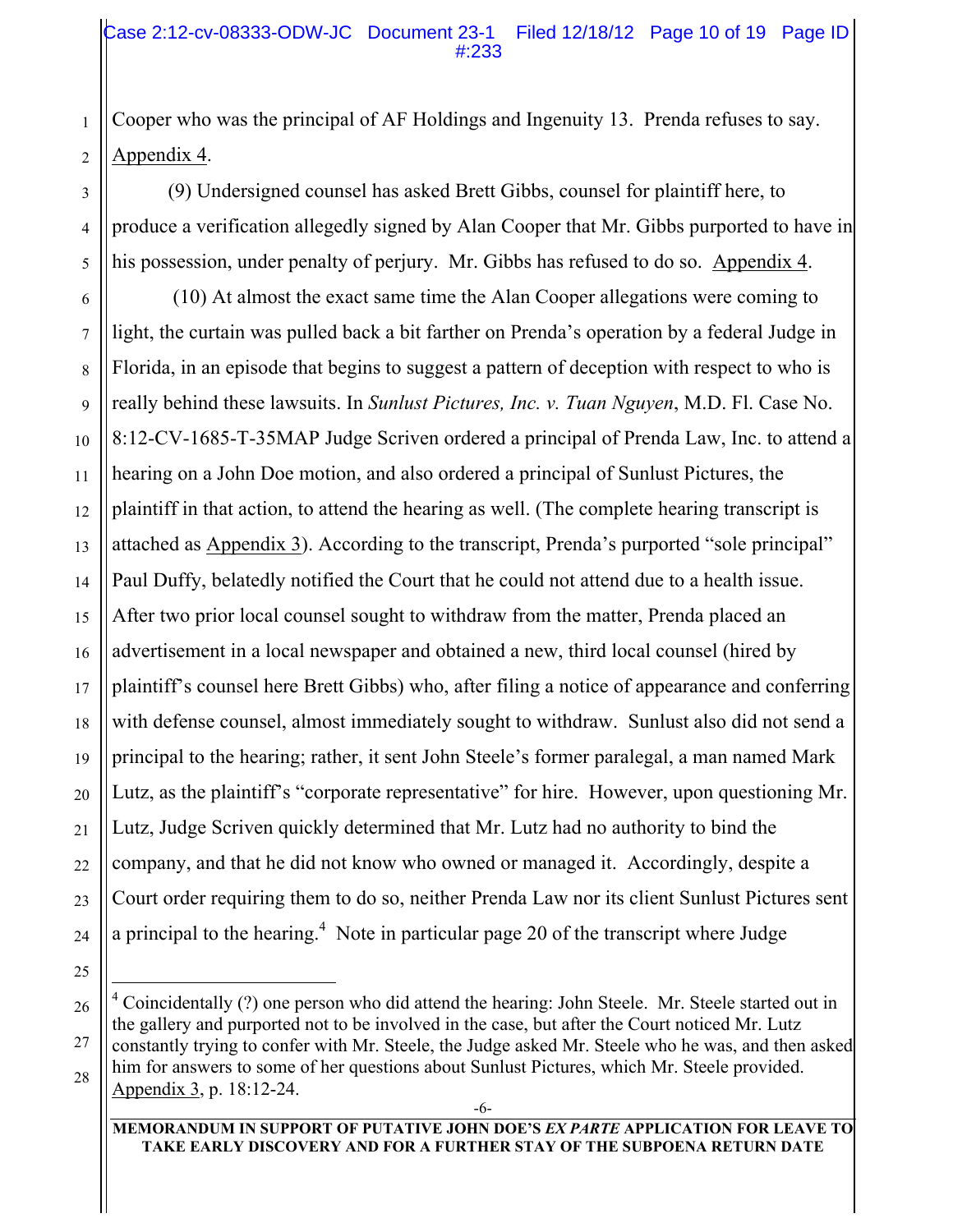# Case 2:12-cv-08333-ODW-JC Document 23-1 Filed 12/18/12 Page 11 of 19 Page ID #:234

Scriven orders the purported "corporate representative" for the plaintiff, Mark Lutz (i.e.,

John Steele's former paralegal), away from the plaintiff's table and dismisses the case for "failure to present a lawful agent, for attempted fraud on the Court by offering up a person who has no authority to act on behalf of the corporation as its corporate representative" and invites a motion for sanctions. Appendix 3.

(11) The signature used by Alan Cooper of Minnesota on his lease agreement with John Steele appears to be somewhat similar to the "Alan Cooper" signature used on various copyright assignments in Prenda cases:

| <b>Image of Authenticated Signature of</b><br><b>Minnesota Alan Cooper from His Lease</b>                                                                                                     | <b>Image of "Alan Cooper" Signature Used</b><br>on Copyright Assignment Filed in C.D. |
|-----------------------------------------------------------------------------------------------------------------------------------------------------------------------------------------------|---------------------------------------------------------------------------------------|
| with John Steele: <sup>5</sup>                                                                                                                                                                | Cal. 12-cv-5709 (Low-number Case): $6$                                                |
| SIGNED THIS 17TH OF NOVEMBER, 2006                                                                                                                                                            |                                                                                       |
| Landlord:                                                                                                                                                                                     |                                                                                       |
| John Steele, 21067 220 <sup>th</sup> St. McGrath MN 56350.                                                                                                                                    |                                                                                       |
|                                                                                                                                                                                               |                                                                                       |
| Tenant:                                                                                                                                                                                       |                                                                                       |
|                                                                                                                                                                                               | Alan Cooper. on behalf of:                                                            |
|                                                                                                                                                                                               | Assignee                                                                              |
|                                                                                                                                                                                               | AF Holdings, LLC                                                                      |
|                                                                                                                                                                                               |                                                                                       |
|                                                                                                                                                                                               |                                                                                       |
| This signature is found the last page of the attachment to Allan Cooper's sworn affidavit, which<br>is a copy of his lease with John Steele, a copy of which is filed herewith as Appendix 2. |                                                                                       |
| $6$ This signature is found on the last page of Exhibit B to the complaint, which is the copyright                                                                                            |                                                                                       |
| assignment agreement for the copyright at issue in the above-referenced action, a copy of which is                                                                                            |                                                                                       |
| filed herewith as Appendix 5.                                                                                                                                                                 |                                                                                       |

1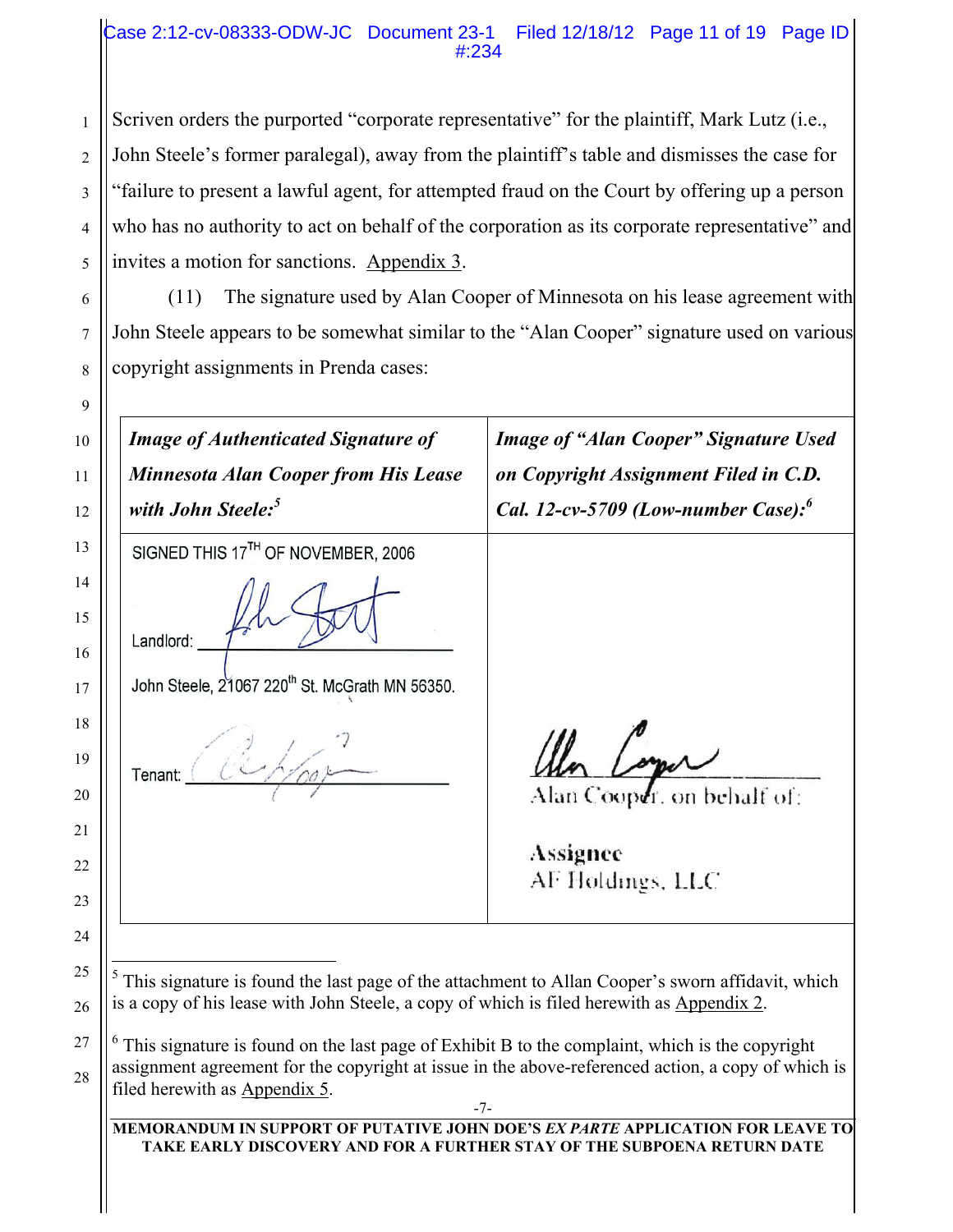Case 2:12-cv-08333-ODW-JC Document 23-1 Filed 12/18/12 Page 12 of 19 Page ID #:235

### **(b) Applicable Law**

As correctly noted by the plaintiff in its own brief seeking early discovery, "Courts within the Ninth Circuit use a balancing test to decide whether motions for expedited discovery should be granted. *Semitool, Inc. v. Tokyo Electron Am., Inc.*, 208 F.R.D. 273 (N.D. Cal. 2002) (granting expedited discovery under a "balance of hardships" analysis). Under the balancing test standard, a request for expedited discovery should be granted where a moving party can show that its need for expedited discovery outweighs the prejudice to the responding party. *Id.* at 276 ("Good cause may be found where the need for expedited discovery, in consideration of the administration of justice, outweighs the prejudice to the responding party."); *see also Texas Guaranteed Student Loan Corp. v. Deepinder Dhindsa*, 2010 U.S. Dist. LEXIS 65753, No. 10-00335 (E.D. Cal. 2010)." ECF No. 8, p. 3, 10/8/12.

**(c) The Requested Early Discovery is Relevant to the Issue of Plaintiff's Standing to Sue for Copyright Infringement and is Also Relevant to Uncovering a Possible Fraud on the Court and/or Undisclosed Financial Interests in the Case**

Moreover, "The use of a forged document in defense of a lawsuit prejudices both the opposing party and the judicial system itself. . .A court may use its inherent powers to preserve the integrity of the judicial process and prevent the perpetration of fraud on the court." *Forsberg v. Pefanis*, 261 F.R.D. 694, 702 (N.D. Ga. 2009); *citing Hazel-Atlas Glass Co. v. Hartford-Empire Co.*, 322 U.S. 238, 246, 64 S. Ct. 997, 88 L. Ed. 1250, 1944 Dec. Comm'r Pat. 675 (1944).

As the Ninth Circuit has explained, "It is well settled that dismissal is warranted where. . .a party has engaged deliberately in deceptive practices that undermine the integrity of judicial proceedings: 'courts have inherent power to dismiss an action when a party has willfully deceived the court and engaged in conduct utterly inconsistent with the orderly administration of justice.'" *Anheuser-Busch, Inc. v. Natural Beverage Distribs.*, 69 F.3d 337, 348 (9th Cir. Cal. 1995); *quoting Wyle v. R.J. Reynolds Indus., Inc.*, 709 F.2d 585, 589 (9th Cir. 1983) (upholding dismissal of complaint pursuant to court's inherent

-8-

**MEMORANDUM IN SUPPORT OF PUTATIVE JOHN DOE'S** *EX PARTE* **APPLICATION FOR LEAVE TO TAKE EARLY DISCOVERY AND FOR A FURTHER STAY OF THE SUBPOENA RETURN DATE**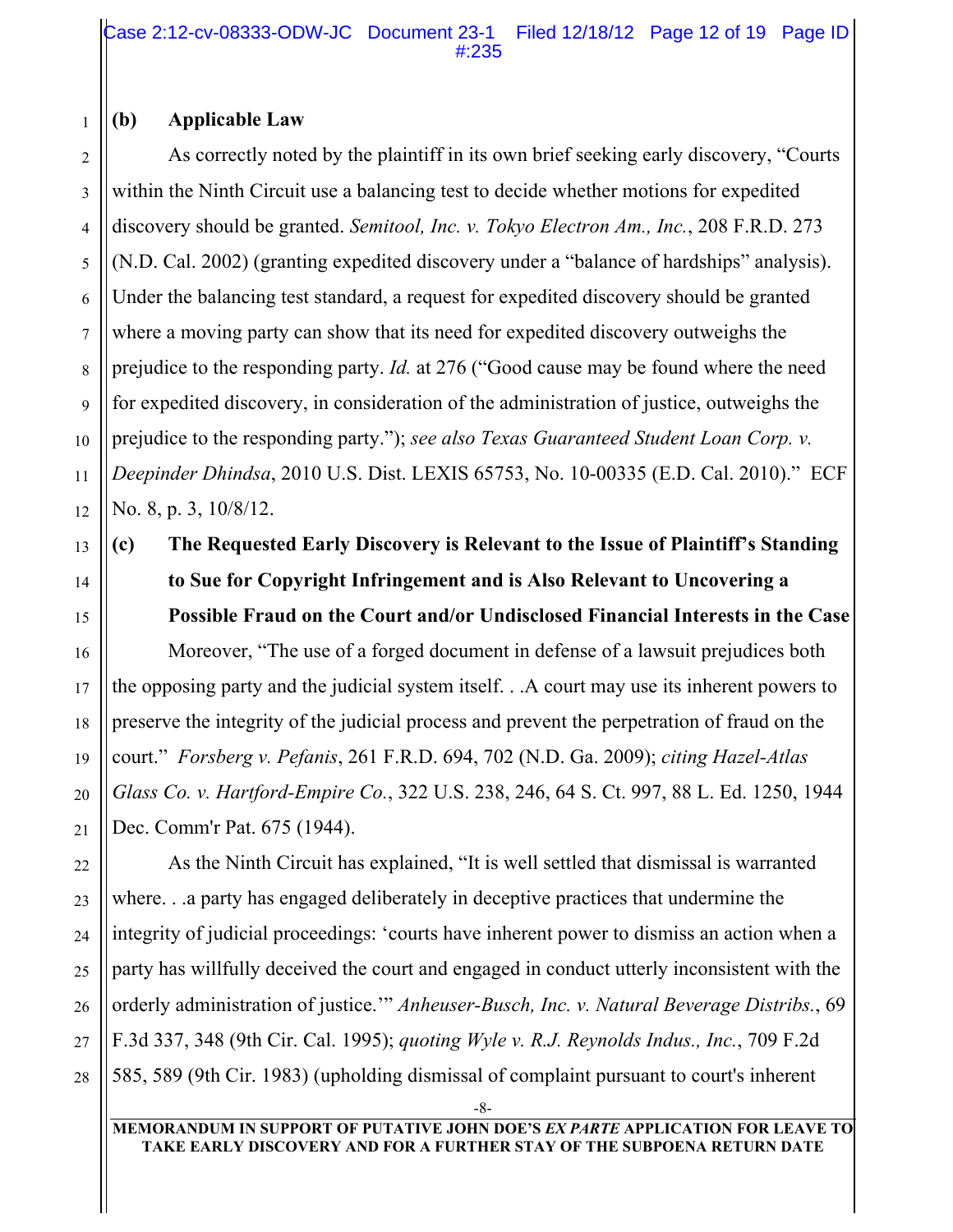# Case 2:12-cv-08333-ODW-JC Document 23-1 Filed 12/18/12 Page 13 of 19 Page ID #:236

power where plaintiff's denials of material fact were knowingly false); *see also Combs v. Rockwell Int'l Corp.*, 927 F.2d 486 (9th Cir. 1991) (affirming dismissal under the court's inherent power as appropriate sanction for falsifying a deposition), cert. denied, 502 U.S. 859, 116 L. Ed. 2d 138, 112 S. Ct. 176 (1991).

If there are indeed forged documents in the copyright chain of title, then there are obvious standing problems with respect to AF Holdings and Ingenuity 13's ability to sue for copyright infringement. Standing is a particularly important concern in lawsuits like this because it was on the rocky issue of copyright standing that *Righthaven* copyright troll cases foundered.<sup>7</sup> *E.g., Righthaven, LLC v. Democractic Underground, LLC*, 791 F. Supp. 2d 968, 973 (D. Nev. 2011)(Case No. 10-cv-1356-RLH-GWF, ECF No. 116, 6/14/11) (dismissing copyright infringement claims brought by "copyright troll" company taking assignment to copyrights for lack of standing due to technical problems with the assignment documentation); *see also, generally*, S. Balganesh, "The Uneasy Case Against Copyright Trolls," 86 S. CAL. L. REV (forthcoming May 2013),  $p * 28<sup>8</sup>$  (discussing how the *Righthaven* court applied *Silvers v. Sony Pictures Entertainment, Inc.,* 402 F.3d 881 (9th Cir. 2005), which prohibits bare assignment of a mere right to sue, and noting that "As a functional matter then, *Silvers* operates as copyright law's rule against *both* the assignment of actionable copyright claims *and* champertous<sup>9</sup> lawsuits).

**MEMORANDUM IN SUPPORT OF PUTATIVE JOHN DOE'S** *EX PARTE* **APPLICATION FOR LEAVE TO TAKE EARLY DISCOVERY AND FOR A FURTHER STAY OF THE SUBPOENA RETURN DATE**

 <sup>7</sup>  $<sup>7</sup>$  The *Righthaven* actions, which began in 2010, were the first in the modern era were a company</sup> was purpose-built to take assignment to copyrights and then go into business as a professional copyright infringement plaintiff. After Judge Hunt of the District of Nevada learned that there was a problem with Righthaven's assignment documents, the result was that all of Righthaven's many infringement lawsuits were eventually dismissed, Righthaven was liquidated, and its copyrights sold at auction to pay the attorneys fees of the defendants who Righthaven had sued.

 $8$  An abstract to and copy of this forthcoming law review article is available here: http://papers.ssrn.com/sol3/papers.cfm?abstract\_id=2150716

<sup>&</sup>lt;sup>9</sup> "Champerty – 1. An agreement between an officious intermeddler in a lawsuit and a litigant by which the intermeddler helps pursue the litigant's claim as consideration for receiving part of any judgment proceeds; specif. an agreement to divide litigation proceeds between the owner of the litigated claim and a party unrelated to the lawsuit who supports or helps enforce the claim. . .2

 $-9-$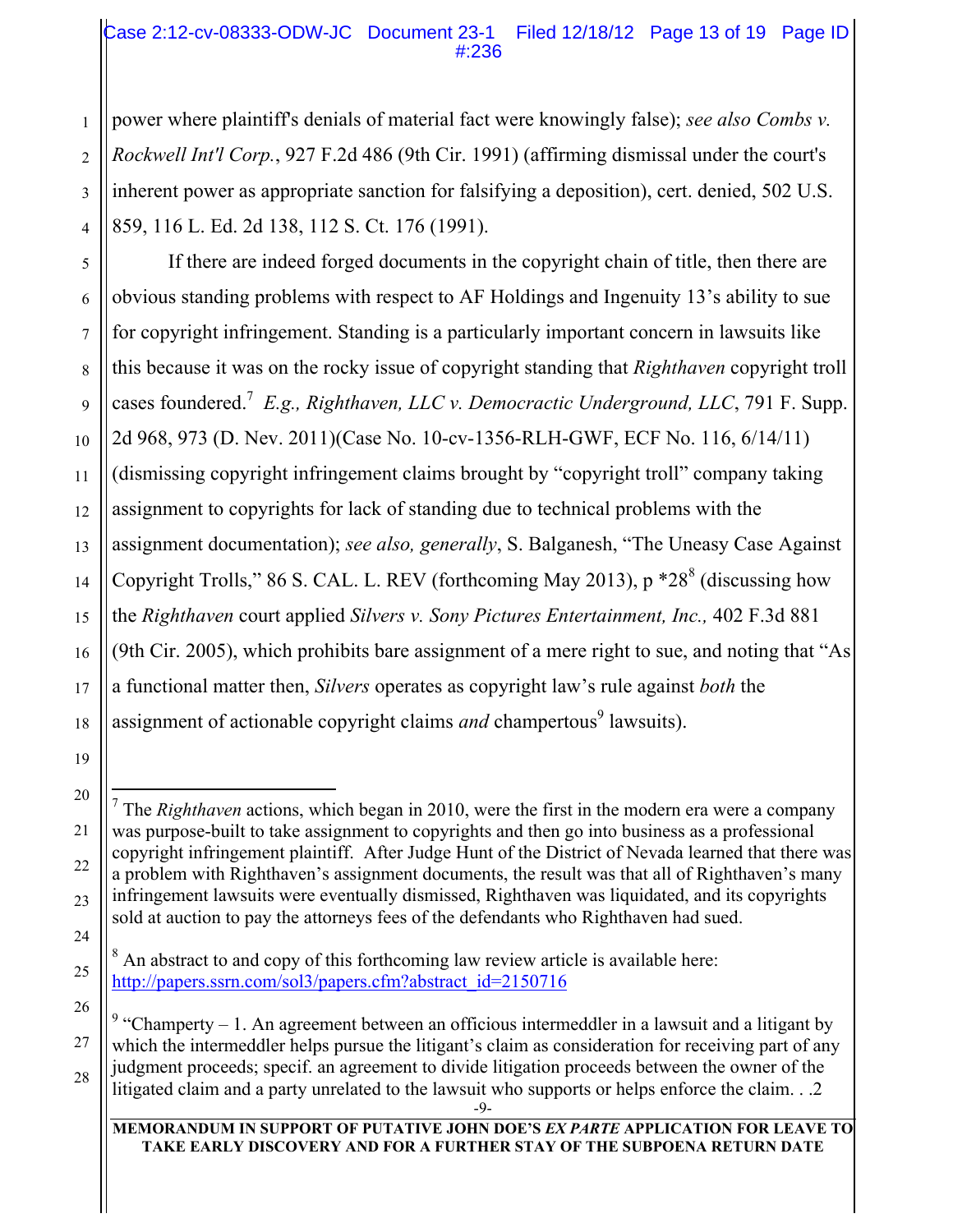## Case 2:12-cv-08333-ODW-JC Document 23-1 Filed 12/18/12 Page 14 of 19 Page ID #:237

Further, beyond standing, the requested discovery on Alan Cooper is also highly relevant to determining whether there are undisclosed parties with a pecuniary interest in the outcome of the litigation, and to potential improper fee splitting. What seems increasingly likely is that Minnesota Alan Cooper's identity was misappropriated, without his knowledge or consent, in a fraudulent attempt to hide the fact that Prenda Law, Inc. and/or John Steele are the real parties in interest behind AF Holdings and Ingeunity 13. The fact that these two shell entities were organized in St. Kitts and Nevis, a notorious privacy haven, which has strict laws guarding against the recording or disclosure of corporate ownership information, $10$  lends further support to this theory. Moreover, the hearing transcript from Prenda's *Sunlust* case in Florida suggests that there is a pattern here: when Courts pry as to who is really behind Prenda's lawsuits, Prenda and/or John Steele attempt to defraud the court. Appendix 3. In *Sunlust*, when Prenda was ordered to produce a client principal at a hearing, the person who showed up was a current close associate of John Steele—Steele's former paralegal, Mark Lutz—despite the fact that, as the Court determined through questioning, Mr. Lutz had no authority and knew nothing about the plaintiff entity. From defrauding a Court with respect to producing a purported agent who lacks authority, it is not then a far leap to imagine that the same thing occurred with respect to Alan Cooper. That is, Prenda and/or John Steele simply chose another person Mr. Steele knew (and whose signature they had a copy of), namely Alan Cooper of Minnesota, and attempted to hold this person out in federal court filings as the principal of AF Holdings and Ingenuity 13 (only without telling Mr. Cooper about it). In short, there appears to be a possible pattern of Prenda Law, Inc. and/or John Steele seeking to defraud

**MEMORANDUM IN SUPPORT OF PUTATIVE JOHN DOE'S** *EX PARTE* **APPLICATION FOR LEAVE TO TAKE EARLY DISCOVERY AND FOR A FURTHER STAY OF THE SUBPOENA RETURN DATE**

 $\overline{a}$ 

*Hist.* A writ available to the party who is the target of a champertous action." Black's Law Dictionary, Eighth Ed., p. 246.

 $10$  "Managers and final beneficiaries are not registered anywhere, this way they have total anonymity." http://www.offshorebankshop.com/en/11-saint-kitts-and-nevis-offshore-company-

form-tax-haven-limited-liability.html; *see also* U.S. Department of Treasury Financial Crimes Enforcement Network Warning re: St. Kitts and Nevis:

http://www.fincen.gov/news\_room/rp/advisory/html/advis26.html

<sup>-10-</sup>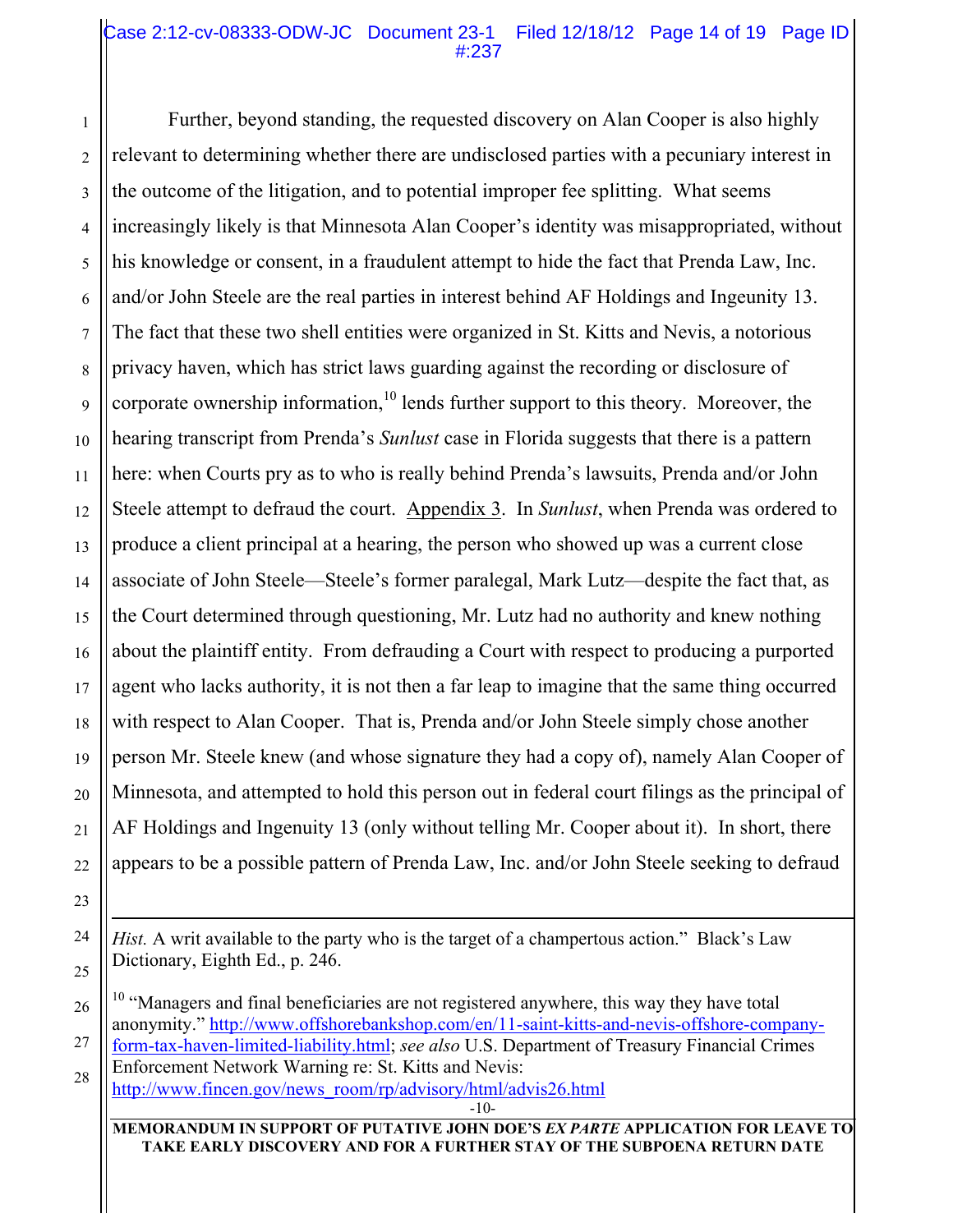# Case 2:12-cv-08333-ODW-JC Document 23-1 Filed 12/18/12 Page 15 of 19 Page ID #:238

the Courts on the issue of who is really behind these lawsuits, by falsely holding out strawmen that have a personal connection to John Steele as company principals.

If Prenda Law, Inc. and/or John Steele (or some other person or entity) are the true real parties in interest in these cases, then Movant, the public, and the Court (for the purpose of recusal procedures) have a right to know, and this raises further questions about improper fee splitting. Even if it turns out that John Steele and/or Prenda are not legally the real parties in interest, a question remains: how much of the take can the plaintiff's lawyers keep before they become the *de facto* real party in interest such that the required financial disclosure is in order under Fed. R. Civ. Proc. 7.1 and L.R. 7.1-1? How much is allowed pursuant to ethical rules on fee splitting  $-90\%$ ,  $70\%$ ? The Alan Cooper discovery will also lead to answers on all of these questions as well. What appears to be going on here is the definition of what was once called "champerty," which, under common law concepts that are no longer recognized, was a crime as well as a tort.

# **(d) Prejudice to the Plaintiff Can be Easily Avoided**

Generally, Prenda Law complains that when there are delays in cases like this, it will have difficulty meeting the Rule 4(m) service of process deadline. To remedy any possible prejudice associated with that issue, Movant would stipulate to a 30-day extension of that deadline. Indeed, if this lawsuit is allowed to proceed, and Movant's identity is ordered disclosed to Prenda, and Prenda insists on moving forward notwithstanding Rule 11(b)(3), undersigned counsel will urge Movant to waive service.

# **(e) Need for the Requested Discovery Outweighs the Minimal Prejudice to Plaintiff**

Prenda law can moot the early discovery request (if not the request for a stay of the subpoena return date), and put the minds of litigants nationwide at ease by providing a verified response, in its opposition hereto, to a very simple question: is there another Alan Cooper, other than the gentleman in Minnesota, who is or was the principal of Ingenuity 13 and AF Holdings? Similarly, if this Mr. Cooper did sign a notarized, verified petition by hand, which Mr. Gibbs has averred, under penalty of perjury, that he kept a copy of, then

-11-

**MEMORANDUM IN SUPPORT OF PUTATIVE JOHN DOE'S** *EX PARTE* **APPLICATION FOR LEAVE TO TAKE EARLY DISCOVERY AND FOR A FURTHER STAY OF THE SUBPOENA RETURN DATE**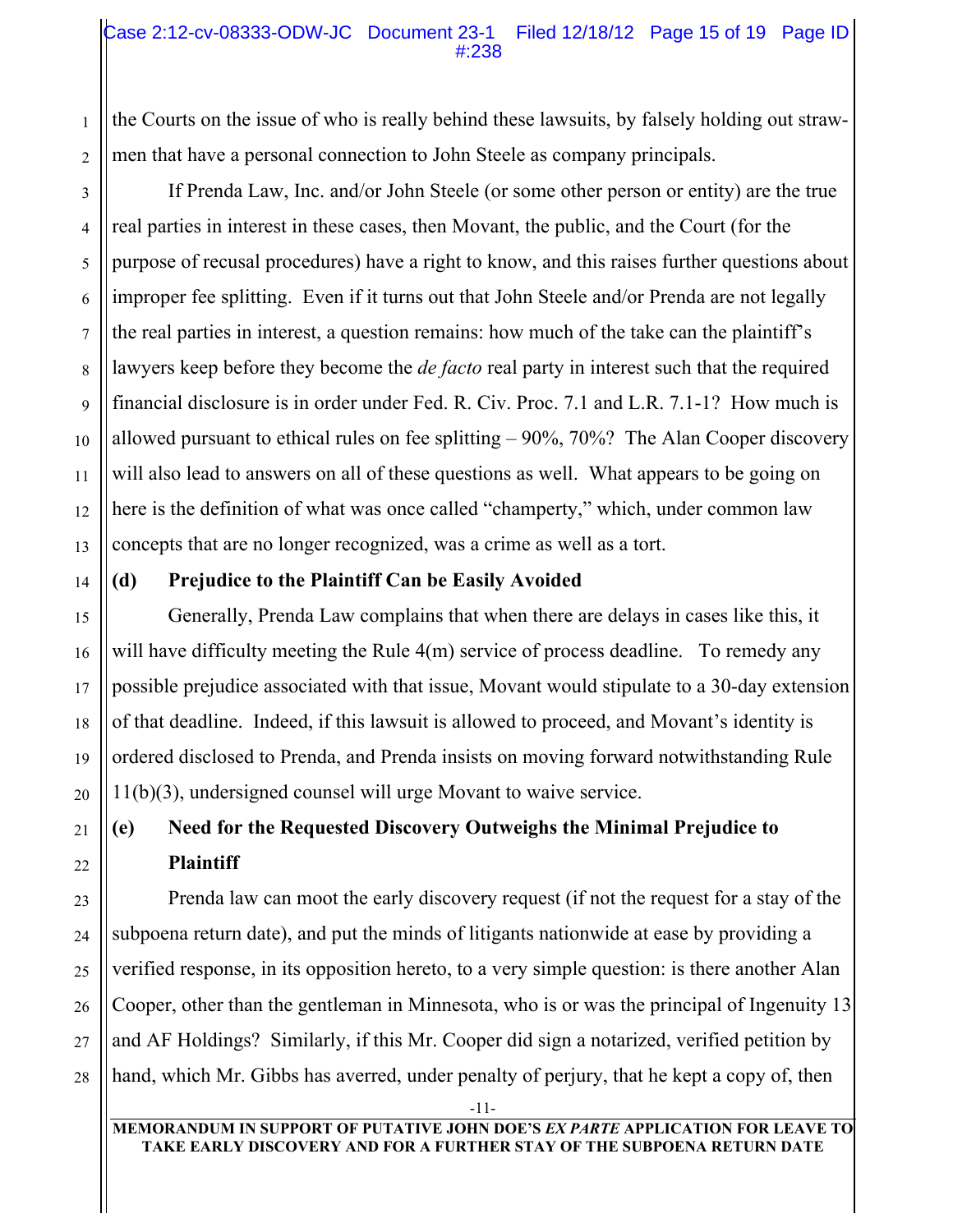Mr. Gibbs should produce the signature page. *See In the Matter of a Petition by Ingenuity*  13, *LLC*, E.D. Cal. Case No. 11-mc-0084-JAM-DAD, ECF No. 1, p. 8 of 8, 10/28/11.<sup>11</sup> By submitting a one-page affidavit in support of its opposition along with Mr. Cooper's verification page, plaintiff could get the case right back on track. However, Movant believes that the fact that Prenda has utterly refused to substantively address any of the very troubling circumstances raised by Alan Cooper of Minnesota speaks volumes.

The requested early discovery is narrow in scope, minimally burdensome, can and will be propounded promptly, and is necessary for several reasons: (1) to ensure that a fraud is not being perpetuated, with help of the Court's subpoena power; (2) to address standing issues associated with possible forged chain of title documents; (3) to determine whether the plaintiff's lawyers, or some other person or entity, are actually the undisclosed real parties in interest in this case; (4) to determine whether there is evidence of improper fee splitting.

# **(f) Need for** *Ex Parte* **Relief to Preserve the Ability of Movant to File a Meaningful Motion to Quash**

Plaintiff Ingenuity 13, LLC sought and obtained leave of court to issue a subpoena to Comcast seeking to identify the billing contact associated with the Internet account which, at the relevant time, was assigned the particular IP address which plaintiff alleges was used to illegally download plaintiff's pornographic movie.

After receiving a subpoena, Comcast checked its records and determined that at the time alleged in the complaint the IP address at issue was assigned to an Internet account paid for by Movant. Accordingly, Comcast then notified Movant, as the billing contact for this account, that unless Movant takes action to quash or otherwise object to the subpoena Comcast will disclose Movant's identity to the plaintiff.

On November 28, 2012, Movant filed an initial ex parte application seeking an extension of the subpoena return date (ECF no. 13). On December 3, 2012, Magistrate Judge Walsh held a telephonic conference with counsel for both sides in this action and

<sup>11</sup> A copy of this verified petition is included as Exhibit E to Appendix 1 hereto.

**MEMORANDUM IN SUPPORT OF PUTATIVE JOHN DOE'S** *EX PARTE* **APPLICATION FOR LEAVE TO TAKE EARLY DISCOVERY AND FOR A FURTHER STAY OF THE SUBPOENA RETURN DATE**

<sup>-12-</sup>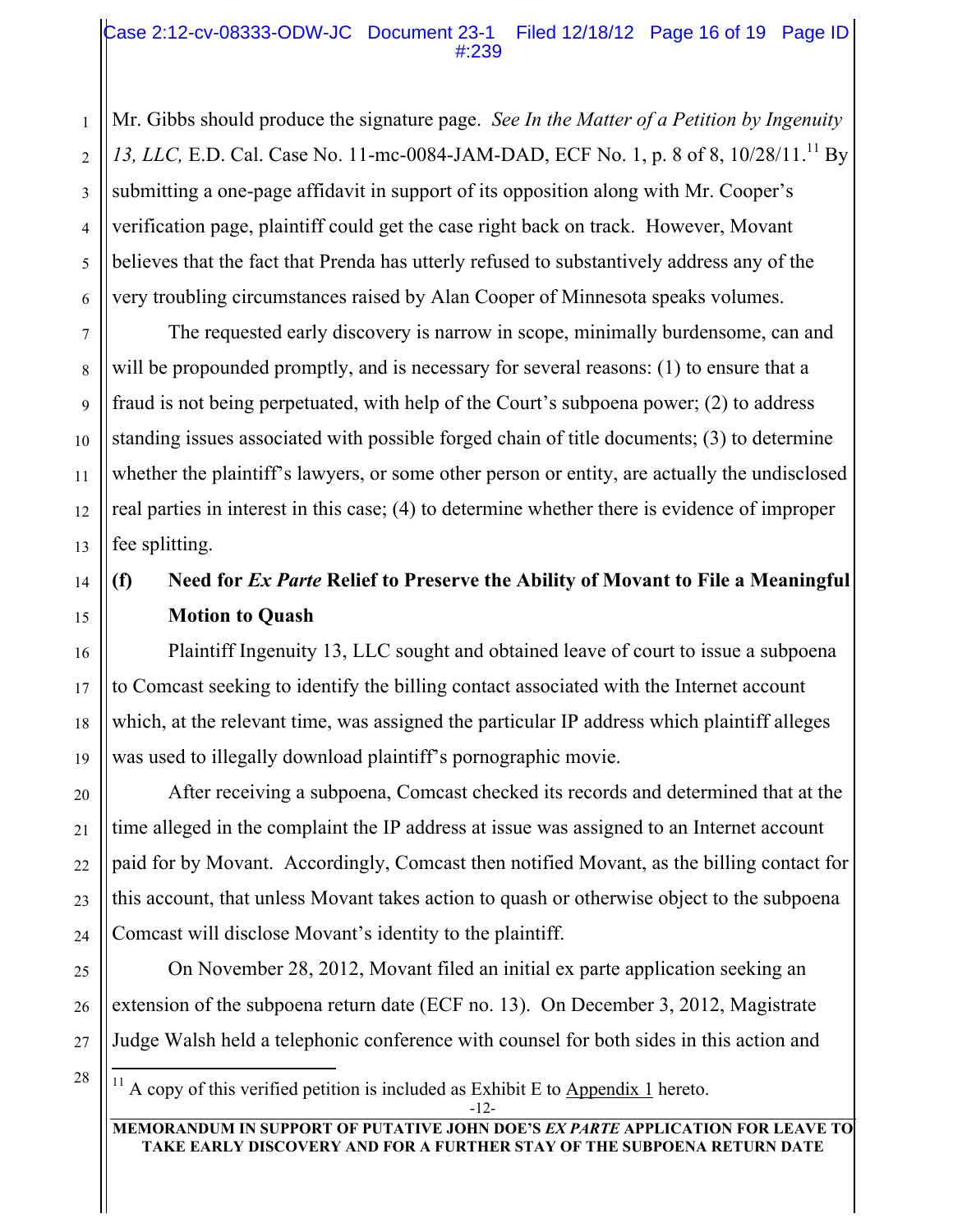granted the 30-day stay requested by Movant in the ex parte application, *nunc pro tunc* to November 28, 2012. (ECF No. 16). Accordingly, *the current subpoena response deadline is Saturday December 29, 2012*. This application for a further stay of the response deadline is being filed well in advance of that deadline, given the upcoming Christmas holiday. $^{12}$ 

Movant respectfully requests that the ISP subpoena response deadline in this case be stayed pending further order of this Court, and that the very troubling questions regarding Alan Cooper be resolved, or at least addressed, as threshold issues before this case is allowed to proceed any farther. Movant will be filing a motion to quash, and the information sought by early discovery is highly relevant thereto. Further, Movant, as well as the public and the Court (for purposes of considering possible conflicts in connection with recusal rules) have a right to know if Prenda Law, Inc. and/or John Steele are really the true parties in interest in this lawsuit.

# **(g) Even if the Court Denies John Doe's Request for Limited Early Discovery, the Court Should Still Order a Brief Stay of the ISP Subpoena Return Date**

Even if the Court is not inclined to grant John Doe's request for limited pre-service written discovery, Movant would respectfully request that, in the alternative, the Court stay the return date on the subpoena plaintiff issued to Comcast seeking Movant's identity to a date certain (perhaps a 30-day extension), to allow Movant to file a motion to quash by then. Here, a 30-day stay of the subpoena return would also be beneficial in that the Notice of Related Cases filed by undersigned counsel on December 3, 2012, will likely be decided by Judge Wright by then. Since Prenda Law and similar plaintiffs firms generally prefer to try and parcel their highly similar cases out to as many different Judges as possible, a recurring problem in these cases is that after lawyers for John Does become involved and seek to relate the cases, there end up being motions to quash heard before one Judge, only

 $12$  Undersigned counsel notes that Magistrate Judge Walsh suggested that a further discovery conference might be in order on this matter, and is filing this application in order to have something in writing to discuss at such a conference, hopefully in advance of the coming holidays.

**MEMORANDUM IN SUPPORT OF PUTATIVE JOHN DOE'S** *EX PARTE* **APPLICATION FOR LEAVE TO TAKE EARLY DISCOVERY AND FOR A FURTHER STAY OF THE SUBPOENA RETURN DATE**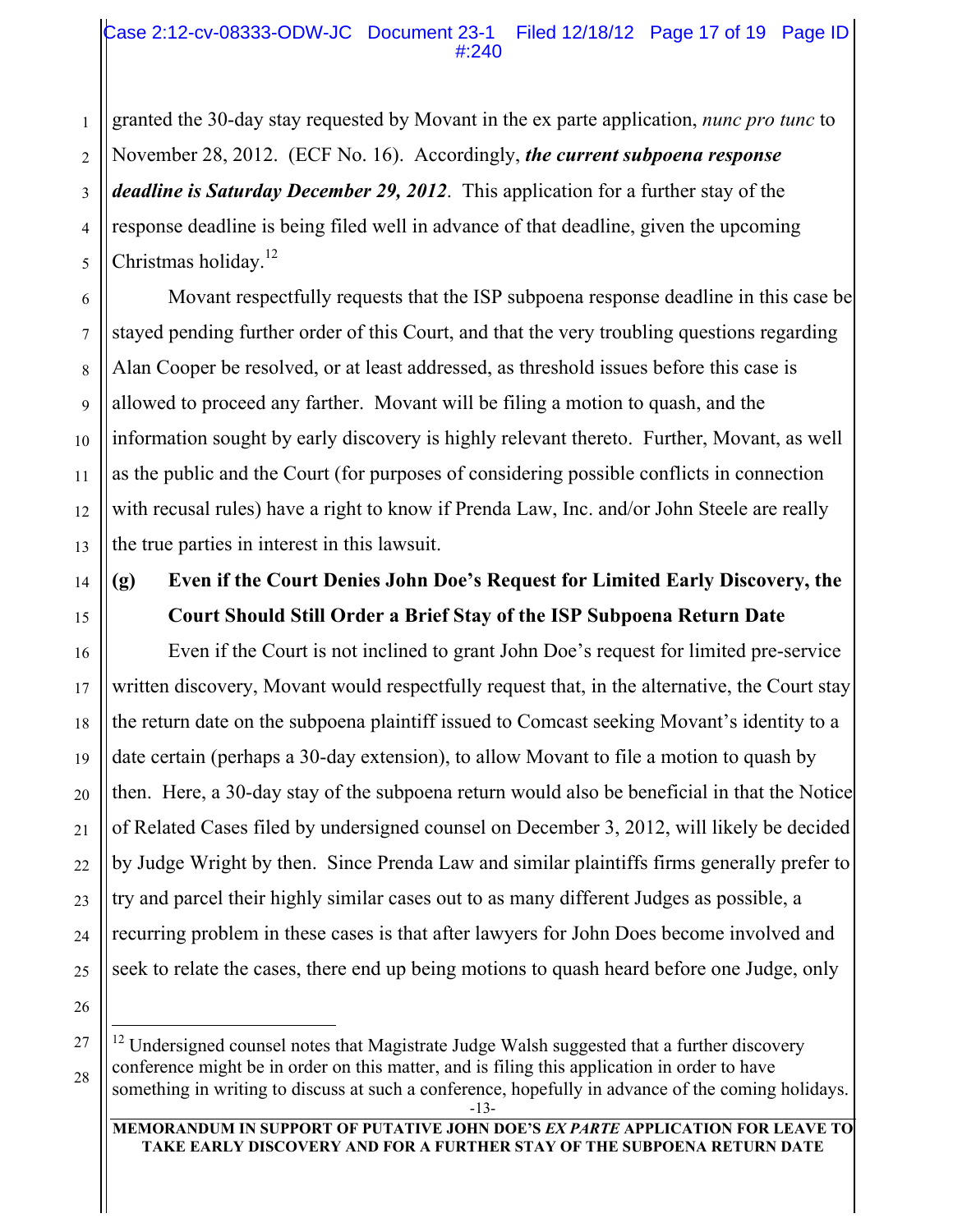|                | Case 2:12-cv-08333-ODW-JC Document 23-1<br>Filed 12/18/12 Page 18 of 19 Page ID<br>#:241                                                                                                                                                |
|----------------|-----------------------------------------------------------------------------------------------------------------------------------------------------------------------------------------------------------------------------------------|
| $\mathbf{1}$   | to have all of the cases then transferred to another Judge, which is clearly a waste of                                                                                                                                                 |
| $\overline{c}$ | resources for both the Court and the parties. Again, as noted above, Movant has no                                                                                                                                                      |
| 3              | objection to a reasonable continuance of the $4(m)$ deadline.                                                                                                                                                                           |
| 4              | <b>Local Rule 7-19 Statement</b><br>(h)                                                                                                                                                                                                 |
| 5              | As required by L.R. 7-19, the contact information for plaintiff's counsel is as follows:                                                                                                                                                |
| 6              | Brett L. Gibbs, Esq. (SBN 251000)                                                                                                                                                                                                       |
| 7              | Of Counsel to Prenda Law Inc.                                                                                                                                                                                                           |
| 8              | 38 Miller Avenue, #263                                                                                                                                                                                                                  |
| 9              | Mill Valley, CA 94941                                                                                                                                                                                                                   |
| 10             | $415 - 325 - 5900^{13}$                                                                                                                                                                                                                 |
| 11             | blgibbs@wefightpiracy.com                                                                                                                                                                                                               |
| 12             | Mr. Gibbs indicated on the phone that he would oppose an application like this one. Dec'l.                                                                                                                                              |
| 13             | of Morgan E. Pietz $\P$ 6.                                                                                                                                                                                                              |
| 14             |                                                                                                                                                                                                                                         |
| 15             |                                                                                                                                                                                                                                         |
| 16             |                                                                                                                                                                                                                                         |
| 17             |                                                                                                                                                                                                                                         |
| 18             |                                                                                                                                                                                                                                         |
| 19             |                                                                                                                                                                                                                                         |
| 20             |                                                                                                                                                                                                                                         |
| 21             |                                                                                                                                                                                                                                         |
| 22             |                                                                                                                                                                                                                                         |
| 23             |                                                                                                                                                                                                                                         |
| 24             |                                                                                                                                                                                                                                         |
| 25             |                                                                                                                                                                                                                                         |
| 26             |                                                                                                                                                                                                                                         |
| 27<br>28       | An issue undersigned counsel has raised with Mr. Gibbs previously, in state court litigation, is<br>that Mr. Gibbs does not appear to maintain a working fax number:<br>http://members.calbar.ca.gov/fal/Member/Detail/251000<br>$-14-$ |
|                | MEMORANDUM IN SUPPORT OF PUTATIVE JOHN DOE'S EX PARTE APPLICATION FOR LEAVE TO<br>TAKE EARLY DISCOVERY AND FOR A FURTHER STAY OF THE SUBPOENA RETURN DATE                                                                               |